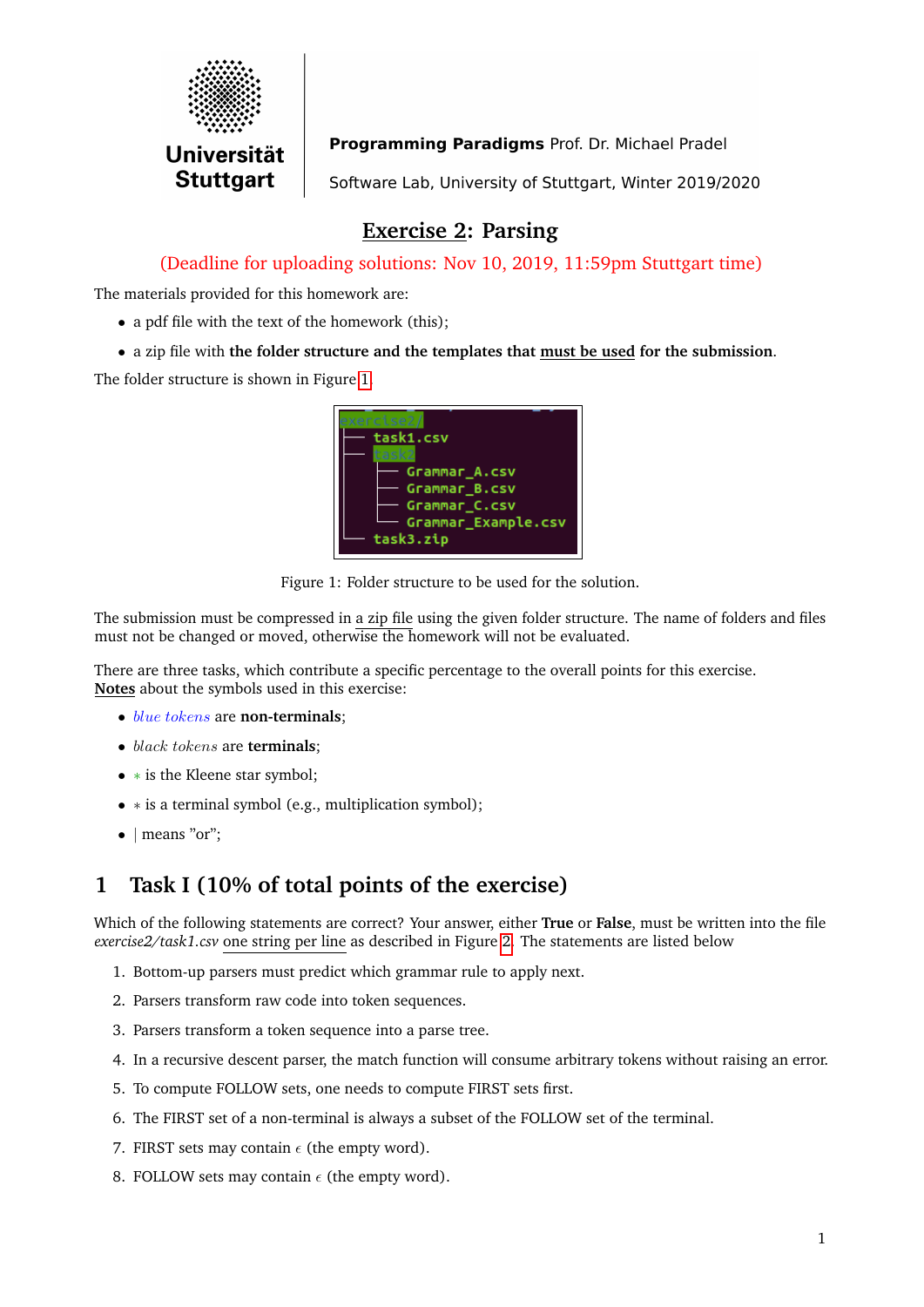<span id="page-1-0"></span>

| task1.csv<br>凸<br>Open $\blacktriangledown$<br>New Volume /media/moi | Save         | Ξ<br><b>DX</b> x |
|----------------------------------------------------------------------|--------------|------------------|
| 1. True or False<br>2, True or False<br>3, True or False             |              |                  |
|                                                                      |              |                  |
|                                                                      |              |                  |
| CSV $\blacktriangledown$ Tab Width: 8 $\blacktriangledown$           | Ln 3, Col 11 | <b>INS</b>       |

Figure 2: Example of the file containing the three valid strings.

### **2 Task II (30% of total points of the exercise)**

You are given three context-free grammars. For each grammar, compute the **FIRST** and **FOLLOW** sets. Write the following into the files *exercise2/task2/Grammar A.csv* as shown in Figure [3.](#page-1-1) Specify the [Header] and Set type before each set solution in the file. In-order to specify  $\epsilon$  in the csv file, kindly use **epsilon** keyword and **EOF** for end-of-file.

**Note:** The file is case sensitive, i.e., terminals should be represented in lower-case, while non-terminals and end-of-file in upper-case. Finally, each set should begin with '{' and end with '}' symbol.

#### **2.1 Example Grammar**

```
S \rightarrow a S e | BB \longrightarrow b B C f CC \longrightarrow c C g | d | \epsilon
```

| Open $\blacktriangledown$                                                                                                                                                                        | <b>Grammar Example</b><br>凪<br>New Volume /media/moi | Save         |     |
|--------------------------------------------------------------------------------------------------------------------------------------------------------------------------------------------------|------------------------------------------------------|--------------|-----|
| [Header], First<br>$C, \{c, d, \text{epsilon} \}$<br>$B, \{, b, c, d, epsilon, 0, \}$<br>[header], Follow<br>$C, \{f, g, c, d, e, EOF, \}$<br>$B, \{c, d, e, EOF, f\}$<br>$S, \{$ , EOF, e, $\}$ | $S, \{ ,a,b,c,d,$ epsilon, $\}$                      |              |     |
|                                                                                                                                                                                                  |                                                      |              |     |
|                                                                                                                                                                                                  | Tab Width: 8 $\blacktriangledown$                    | Ln 6, Col 20 | INS |

<span id="page-1-1"></span>Figure 3: Example of the file containing the answer of task 2.

#### **2.2 Grammar A**

```
start \rightarrow wishlistwishlist \rightarrow product \ pricel product \ price ; wishlist
product \rightarrow car | computer | smartphoneprice \longrightarrow non\_zero\_digit~digit*non\_zero\_digit \longrightarrow 1 \mid 2 \mid 3 \mid 4 \mid 5 \mid 6 \mid 7 \mid 8 \mid 9\text{digit} → 0 | 1 | 2 | 3 | 4 | 5 | 6 | 7 | 8 | 9
```
#### **2.3 Grammar B**

```
Start \rightarrow ACB | CbD | DAA \longrightarrow daC \mid BCB \longrightarrow DgC \mid Af \mid \epsilonC \rightarrow gC | DhD | \epsilon
```